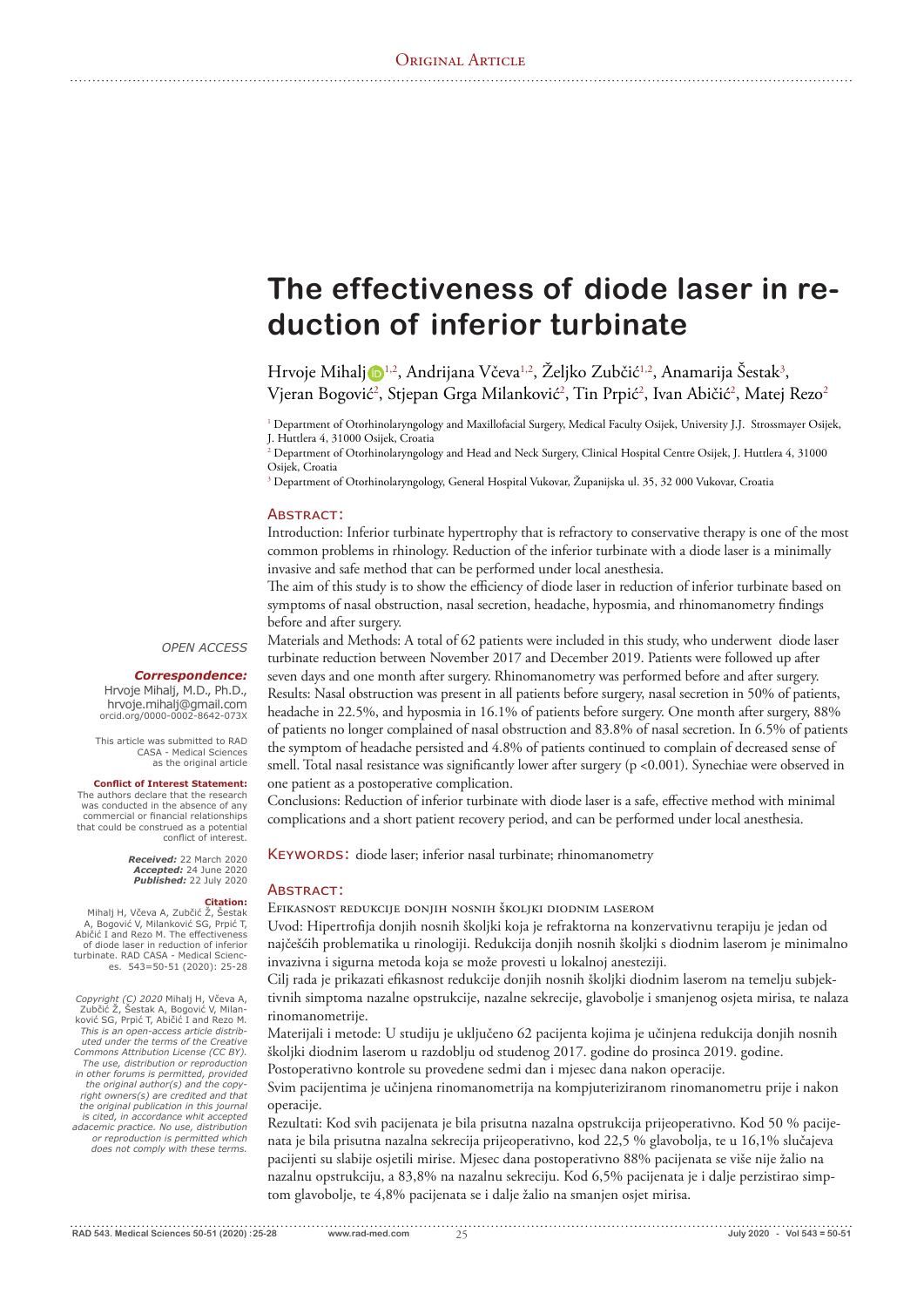Značajno su manje vrijednosti ukupnog otpora zraka na rinomanometrijskom nalazu postoperativno (p<0,001). Kod jednog pacijenta su uočene sinehije kao postoperativna komplikacija. Zaključak: Upotreba diodnog lasera u redukciji donjih nosnih školjki je sigurna, efektivna metoda s minimalno

komplikacija i kratkim periodom oporavka pacijenata, te se može provesti u lokalnoj anesteziji.

KLJUČNE RIJEČI: diodni laser; donje nosne školjke; rinomanometrija

Hypertrophy of the inferior turbinate is a common occurrence in patients with allergic rhinitis, vasomotor rhinitis, chronic rhinosinusitis, deviated nasal septum, and rhinitis medicamentosa. Inferior turbinate hypertrophy (ITH) is the second most common cause of nasal obstruction, after septal deviation<sup>1</sup>. The inferior turbinate is composed of the bony turbinate, the submucosal tissue and the overlying nasal mucosa<sup>2</sup>. The most important functions of inferior turbinates are warming and humidification of inhaled air. Many factors can cause pathologic enlargement of inferior turbinate<sup>3</sup>.

Inferior turbinate hypertrophy is caused by the deposition of collagen in submucosal tissue, which remodels the turbinate bone. This pathophysiological mechanism occurs in chronic inflammation of the nasal mucosa, which is present in allergic and vasomotor rhinitis. The primary conservative therapy for ITH includes topical decongestants, antihistamines and corticosteroids. The most common symptoms in patients with inferior turbinate hypertrophy are nasal obstruction, sneezing, rhinorrhea and headache<sup>4</sup>.

Surgical treatment includes resection, ablation or crushing part, or all of the turbinate to increase the size of the nasal airway. The best choice of procedure may depend on a patient's anatomy and other concurrent procedures performed (such as septoplasty) as well as the presence or absence of other comorbidities such as allergic rhinitis<sup>2</sup>.

If conservative medical treatment does not produce results, then surgical reduction of the inferior turbinate is usually performed. The optimal surgical technique should be a compromise between effective turbinate volume reduction, but also preserving the nasal function, and avoiding complications. The diode laser coagulation effect is comparable to that of the argon laser. Its tissue-cutting effect is comparable to that of the CO2 laser. Laser turbinate reduction can be performed under local or general anesthesia. Surgery often takes a short time. It has minimal intraoperative and postoperative complications and is usually well tolerated by the patients<sup>4</sup>.

The objective of this prospective study was to show the efficiency of diode laser in the treatment of ITH, based on symptoms of nasal obstruction, nasal secretion, headache, hyposmia, and rhinomanometry findings before and after surgery.

## MATERIALS AND METHODS:

This prospective clinical study included 62 patients who underwent inferior turbinate reduction with a diode laser (LEON-

ARDO® DUAL by biolitec®, Germany), between November 2017 and December 2019. The inclusion criteria were: inferior turbinate hypertrophy, which is refractory to conservative therapy with corticosteroids. The exclusion criteria were: presence of acute infectious diseases, nasal septum deviation, nasal polyposis, age less than 18 years, patients who did not want to sign an informed consent, and who did not attend to postoperative follow-up visits.

At the first visit, all patients underwent complete ENT examination, including nasal endoscopy and anterior rhinomanometry. Nasal endoscopy was performed to evaluate nasal septum, meautuses, turbinates, and nasal valve. History of nasal obstruction, nasal secretion, headache and hyposmia were noted. Patients were followed up after seven days and one month after surgery. One month after surgery, anterior rhinomanometry was repeated and patients symptoms were noted.

The measurements were done by using anterior rhinomanometry (Rhino 31 computer rhinomanometer, Atmos, Germany) in accordance with the guidelines<sup>5</sup>. The rhinomanometry was carried out in the sitting position, with one nostril of the patient being completely blocked with a nose olive filled with sponge, and the patient was asked to breathe through an unblocked nose olive with the mouth closed. The measurement data were displayed in real time as a rhinogram. The parameter that was recorded and statistically processed was total nose resistance. Although, the nose resistance was calculated at a pressure of 75, 150, and 300 Pa/cm3/s, only the data for the pressure of 150 Pa/cm3/s will be discussed.

This study was approved by the Ethical committee of our institution. All the patients involved were adequately informed about the methods and objectives of this study. They have voluntarily accepted to participate in the survey, and informed consent was obtained from all participants involved in the study.

#### STATISTICAL ANALYSIS:

All the data were analysed using SPSS (IBM Corp. Released 2013. IBM SPSS Statistics for Windows, Version 21.0. Armonk, NY: IBM Corp.). The normality of the distribution of numerical variables was tested by the Kolmogorov-Smirnov test. Differences between the two independent groups were tested with the Mann-Whitney U test. Differences between the two dependent groups were tested with the Wilcoxon test. The McNemar test was used to analyze the presence od nasal obstruction, nasal secretion, headache and hyposmia before and after laser turbinate

**RAD 543. Medical Sciences 50-51 (2020) : 25-28** www.rad-med.com 26 **July 2020** - Vol 543 = 50-51 **Duly 2020** - Vol 543 = 50-51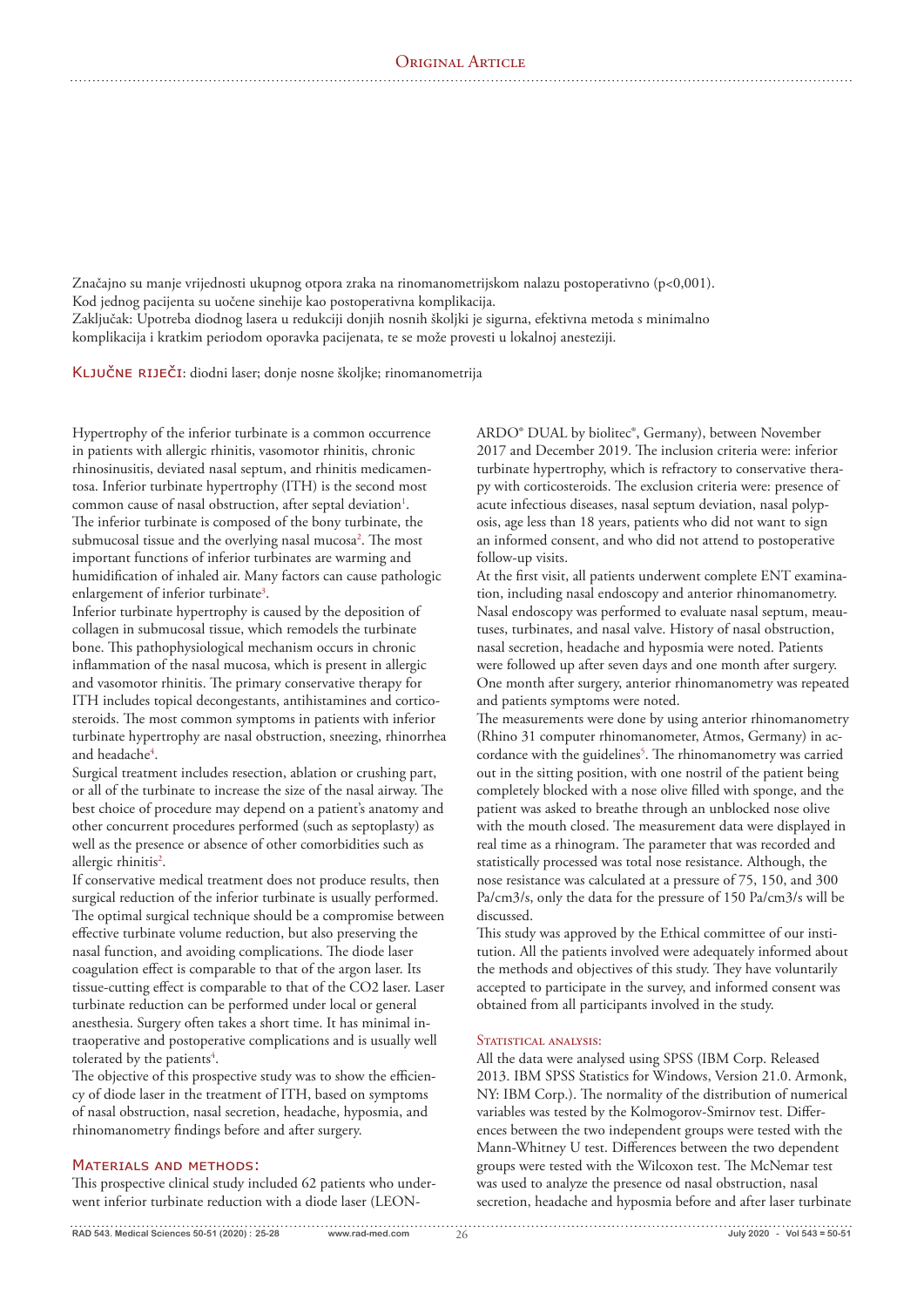# ORIGINAL ARTICLE

|                                  | Symptoms after surgery |                  |          |         |  |
|----------------------------------|------------------------|------------------|----------|---------|--|
|                                  | ${\it YES}$            | $\rm NO$         | Total    |         |  |
| Nasal obstruction before surgery |                        |                  |          |         |  |
| <b>YES</b>                       | 14                     | 48               | 62       | < 0.001 |  |
| $\rm NO$                         | $\theta$               | $\boldsymbol{0}$ | $\theta$ |         |  |
| Total                            | 14                     | 48               | 62       |         |  |
| Nasal secretion before surgery   |                        |                  |          |         |  |
| <b>YES</b>                       | $10\,$                 | 21               | 31       | < 0.001 |  |
| $\rm NO$                         | $\theta$               | 31               | 31       |         |  |
| Total                            | $10\,$                 | 52               | 62       |         |  |
| Headache before surgery          |                        |                  |          |         |  |
| <b>YES</b>                       | 4                      | $10\,$           | 14       | 0.002   |  |
| $\rm NO$                         | $\theta$               | 48               | 48       |         |  |
| Total                            | 4                      | 58               | 62       |         |  |
| Hyposmia before surgery          |                        |                  |          |         |  |
| <b>YES</b>                       | $\overline{4}$         | 6                | 10       | 0.03    |  |
| $\rm NO$                         | $\boldsymbol{0}$       | 52               | 52       |         |  |
| Total                            | 4                      | 58               | 62       |         |  |

*Table 1. Number of patients with respect to presence of symptoms before and one month after laser turbinate reduction*

reduction. All P values are two sided. The significance level was set at alpha  $= 0.05$ .

#### RESULTS

Out of 62 patients (median age 32.5 years, interqurtile range 23.8-42 years), 34 were males with a median age of 30 years (intequartile range 22.8-35.5 years) and 28 were women with median age of 36.5 years (interquartile range 27- 44.5 years). There was no significant difference in age with respect to gender  $(p = 0.11,$  Mann-Whitney U test).

Significantly fewer patients had symptoms of nasal obstruction, nasal secretions, headaches, and hyposmia after laser turbinate reduction compared with before surgery (Table 1).

There was significantly lower value of total nasal resistance after laser turbinate reduction (Table 2).

Synechiae were observed in only one patient after surgery. At first follow-up visit, seven days after surgery, all patients had nasal crusting.

# DISCUSSION

Nasal obstruction caused by inferior turbinate hypertrophy is a comorbidity that affects the quality of patients' life<sup>6</sup>. The primary treatment of nasal obstruction caused by inferior turbinate hypertrophy is conservative. Inferior turbinate hypertrophy that is refractory to conservative therapy is one of the most common problems in rhinology. The surgical approach is considered if conservative therapy is not satisfying enough. There are many surgical techniques of inferior turbinate reduction, which con firms the lack of good outcome so far<sup>7</sup>. The diode laser inferior turbinate reduction technique is a method that is minimally invasive and safe, and which was confirmed by several other studies<sup>8-11</sup>. The most frequent symptoms affecting the quality

of life in patients with inferior turbinate hypertrophy are nasal obstruction, nasal secretion, sneezing, headache, hyposmia and snoring.

In this study, we have focused on four symptoms: nasal obstruction, nasal secretion, headache and hyposmia.

The results show that there were more males than females with inferior turbinate hypertrophy, which is in line with findings of previous studies<sup>12</sup>.

Before surgery, nasal obstruction was present in all of the patients in this study. In the preoperative period, nasal secretion was present in 31/62 (50%), headache was present in 14/62 (22,5%) and hyposmia in 10/62 (16.1%) of the patients. All patients felt subjective improvement postoperatively, and there were a significantly smaller number of patients complaining of nasal obstruction, nasal secretions, headaches, and hyposmia after laser turbinate reduction. This result is consistent with previous research<sup>13</sup>. In the most of the patients there was a significant improvement regarding nasal obstruction and only 14/62 (22.5%) patients complained of nasal obstruction after surgery. The remaining symptoms of nasal obstruction that were present in 14 patients after surgery can be explained with postoperative oedema and crusts. When comparing our results to those of older studies<sup>4,12,13</sup> it must be pointed out that we used anterior rhinomanometry as an objective evaulation method for nasal obstruction, and that there was significantly lower value of total nasal resistance after diode laser inferior turbinate reduction. However, similar to our findings, Min et al. reported that patients in diode laser turbinate reduction group had significant improvement in nasal obstruction and significant decrease in nasal airway resistance 6 months following the surgery<sup>14</sup>. Janda et al.<sup>15</sup>, showed that patients in diode laser turbinate reduction group did not have much improvement in the symptom of nasal obstruction during the first